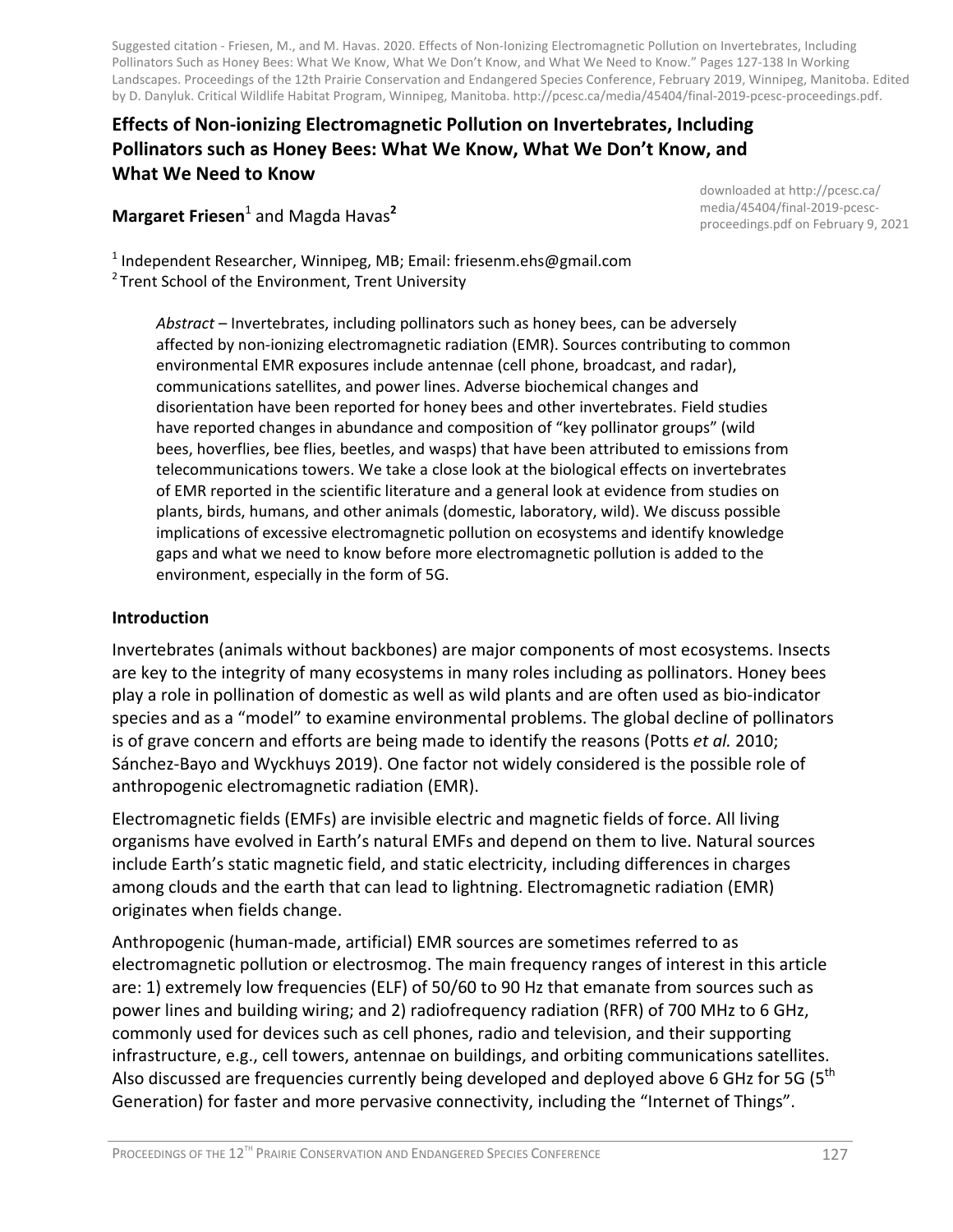There are no Canadian guidelines for non-ionizing EMR exposures for non-human organisms, including wildlife. Health Canada's safety guidelines, *Safety Code 6* (Health Canada 2015), set limits for human exposure to RFR (3 kHz to 300 GHz). In the commonly used frequencies, these guidelines are based only on thermal effects, i.e., if there is no heating, it is assumed that there is no harm. For "far field" exposures such as cell towers and Wi-Fi access points, the *Safety Code 6* power density safety limits are, depending on frequency, between 2 and 10 W/m<sup>2</sup> [at least 1,000,000,000,000 (=  $10^{12}$ ) x natural levels (Bandara and Carpenter 2018)]. For "near field" exposure, such as cell phones, the upper limit of the permissible Specific Absorption Rate (SAR) is set at 1.6 W/kg for the head, neck, and trunk.

#### **What We Know**

Relatively few EMR studies have been conducted on invertebrates. A 2011 report commissioned by the Indian Ministry of Environment and Forest found that of 919 publications identified in a comprehensive review of biological effects of RFR exposure, 81% (742) were on humans, about 3% (30) were on birds, and <1% (7) were on bees. "Other animals" made up about 12% (111), and <1% (8) were on plants (Expert Committee 2011). The majority of the studies in each of the categories showed impacts.

#### *Invertebrates – Honey Bees*

We conducted a comprehensive search for original (primary) peer-reviewed research studies on EMR (ELF and RFR) and honey bees using "EMF Portal", an online database of scientific studies on the effects of electromagnetic fields, created by Aachen University, Germany (EMF Portal 2019), as well as internet searches. Identified publications were further examined for relevant studies. A total of 26 studies were identified from 1976 to the end of January 2019. Research methods and descriptions varied widely in quality. No studies were conducted in Canada or by Canadian scientists. Some studies that found effects were noted as being conducted under "non-thermal" conditions.

Seven of the eight ELF frequency studies reported effects (Table 1). One paper concluded: "*The results suggest that 50 Hz ELF EMFs emitted from powerlines may represent a prominent environmental stressor for honey bees, with the potential to impact on their cognitive and motor abilities, which could in turn reduce their ability to pollinate crops.*" (Shepherd *et al.* 2018)*.* For RFR studies, 13 of 18 (72%) showed effects (Table 2). Exposure conditions ranged from ambient levels (two studies) to very high levels.

#### *Invertebrates - Other insects*

Potential adverse effects have been reported in other invertebrates (Cucurachi *et al.* 2013), including fruit flies (Sagioglou *et al.* 2016) and ants (Cammaerts and Johansson 2013). A major field study on insect pollinators (excluding honey bees) was conducted on two islands in the Mediterranean with cell towers (Lázaro *et al.* 2016). Abundance and composition of beetles, wasps, and hoverflies were negatively affected, and underground-nesting wild bees and bee flies were positively affected. The authors conclude: "*… these changes …associated with electromagnetic smog may have important ecological and economic impacts on the pollination service that could significantly affect the maintenance of wild plant diversity, crop production and human welfare*."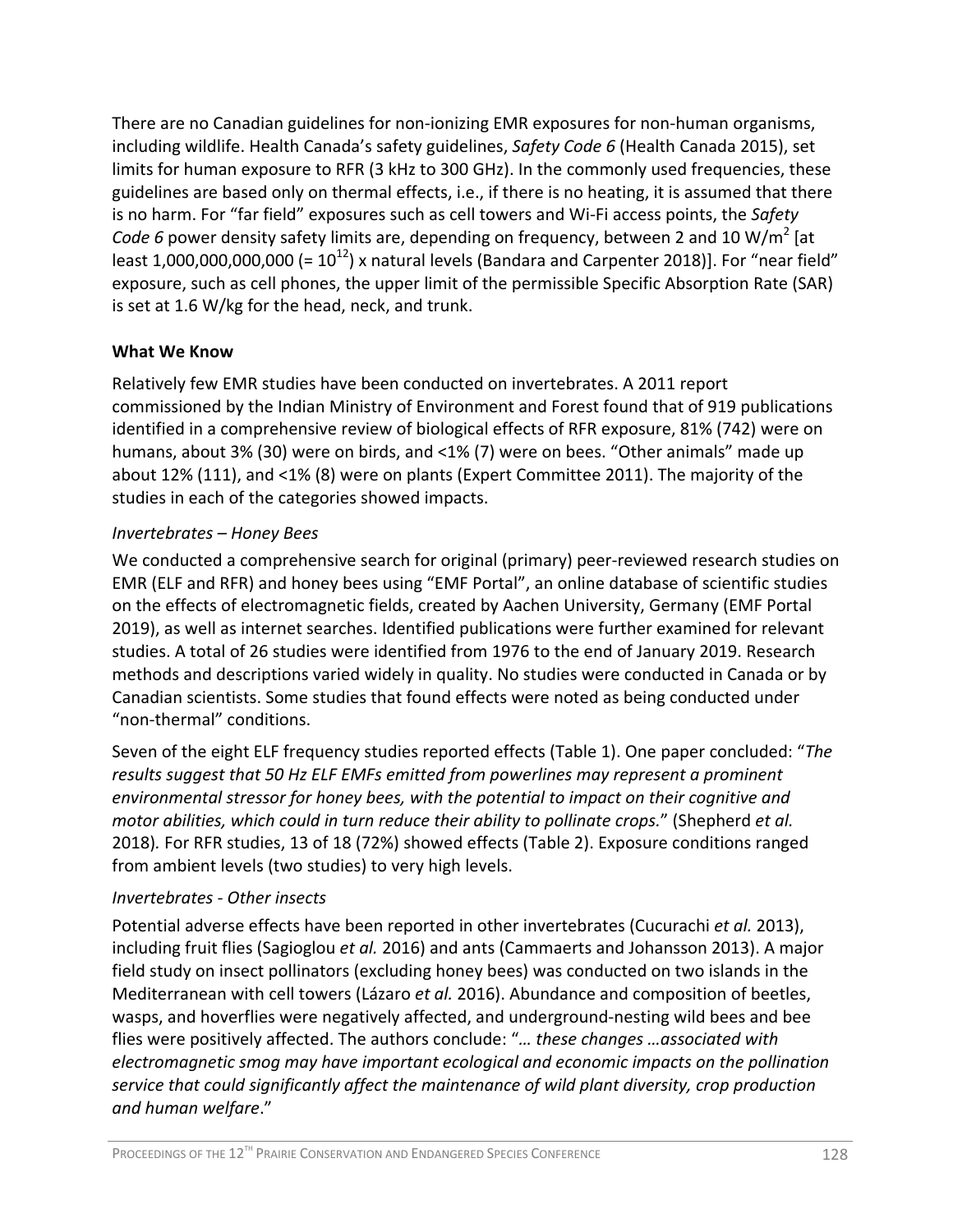| Study: authors and year      | Country of authors | Effects* |
|------------------------------|--------------------|----------|
| 1. Altmann and Warnke (1976) | Germany            | Yes      |
| 2. Altmann and Warnke (1987) | Germany            | Yes      |
| 3. Bindokas et al. (1988)    | US                 | Yes      |
| 4. Greenberg et al. (1981a)  | US                 | Yes      |
| 5. Greenberg et al. (1981b)  | US                 | Yes      |
| 6. Kirschvink et al. (1997)  | US                 | Yes      |
| 7. Shepherd et al. (2018)    | UK, Brazil         | Yes      |
| 8. Wyszkowska et al. (2019)  | Poland             | No       |

**TABLE 1**. Publications studying extremely low frequency fields (ELFs) and honey bees.

\* Effects included disturbed flying behaviour, metabolism abnormalities, queen loss, and decreased overwintering survival.

| TABLE 2. Publications studying radiofrequency radiation (RFR) and honey bees. |  |  |  |  |  |
|-------------------------------------------------------------------------------|--|--|--|--|--|
|-------------------------------------------------------------------------------|--|--|--|--|--|

| Study: authors and year          | Country of authors | Effects*  |
|----------------------------------|--------------------|-----------|
| 1. Dalio (2015)                  | India              | Yes       |
| el Halabi et al. (2013)<br>2.    | Lebanon            | Yes       |
| Favre (2017)<br>3.               | Switzerland        | Yes       |
| Favre (2011)<br>4.               | Switzerland        | Yes       |
| Gary and Westerdahl (1981)<br>5. | US                 | <b>No</b> |
| Harst et al. (2006)<br>6.        | Germany            | Yes       |
| Kimmel et al. (2007)<br>7.       | Germany            | Yes       |
| Kumar et al. (2013)<br>8.        | India              | Yes       |
| 9. Kumar et al. (2011)           | India              | Yes       |
| 10. Mall and Kumar (2014)        | India              | No        |
| 11. Mixson et al. (2009)         | US                 | No        |
| 12. Odemer and Odemer (2019)     | Germany            | Yes       |
| 13. Patel et al. (2016)          | India              | No        |
| 14. Pattazhy (2012)              | India              | Yes       |
| 15. Sahib (2011)                 | India              | Yes       |
| 16. Sharma and Kumar (2010)      | India              | Yes       |
| 17. Taye et al. (2017)           | India              | Yes       |
| 18. Westerdahl and Gary (1981)   | US                 | No        |

\* Effects included production of higher frequency sounds; induction of piper signal (announces the swarming process or is a signal of a disturbed colony); disruption of navigational skills of foragers; increased aggressiveness; reduction of numbers of returning foragers and in some cases, none returning (colony collapse). Other adverse effects included decreased colony strength, hatching success, queen egg-laying, honey storing ability, and pollen reserves.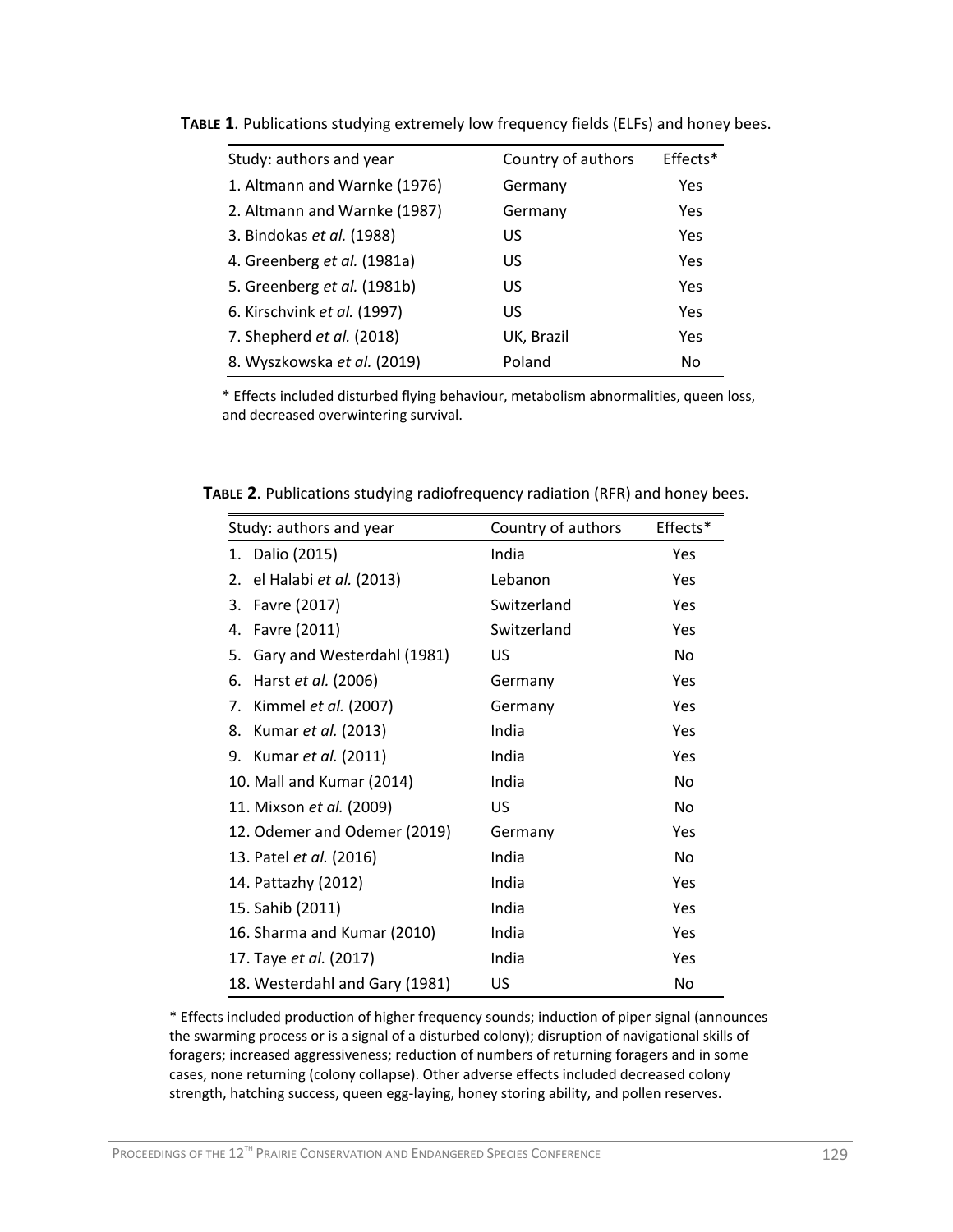An EKLIPSE project (a research initiative on biodiversity and ecosystem services, supported by the European Union Horizon 2020 research and innovation program) recently took an in-depth look at 39 peer-reviewed studies of effects of EMR exposure on invertebrates as part of a wider study on wildlife and exposure to EMR (Goudeseune *et al.* 2018). The EKLIPSE webinar presentation in January 2018 (Tscheulin and Vanbergen 2018) reported evidence that EMR provides environmental cues, can affect behaviour and reproduction, and poses a potential risk to some physiological mechanisms in invertebrates. Levels of confidence in the evidence were outlined in the webinar and in an EKLIPSE report (Malkemper *et al.* 2018) (Figure 1).



**FIGURE 1**. Levels of confidence of statements on invertebrates. Modified from EKLIPSE report (Malkemper *et al.* 2018).

#### *Plants*

A review by Halgamuge *et al.* (2017) identified 45 peer-reviewed publications (1996–2016), many conducted at non-thermal levels, where 90% showed physiological or morphological effects from exposure to RFR. Sensitivity varied with frequencies. Pea, tomato, and mungbean were very sensitive. In a partially replicated study, peas exposed to Wi-Fi frequencies had diminished growth compared with the controls after 30 days (Havas and Symington 2016). A study on trees concluded: "*EMR from mobile masts are harmful to trees*" (Waldmann-Selsam *et al.* 2016).

#### *Vertebrates - Birds*

Disorientation of some bird species due to exposure to ambient (non-thermal) RFR levels have been documented in a number of bird studies, most notably in the well-controlled, doubleblinded work on European robins by a German research team (Engels *et al.* 2014). Weak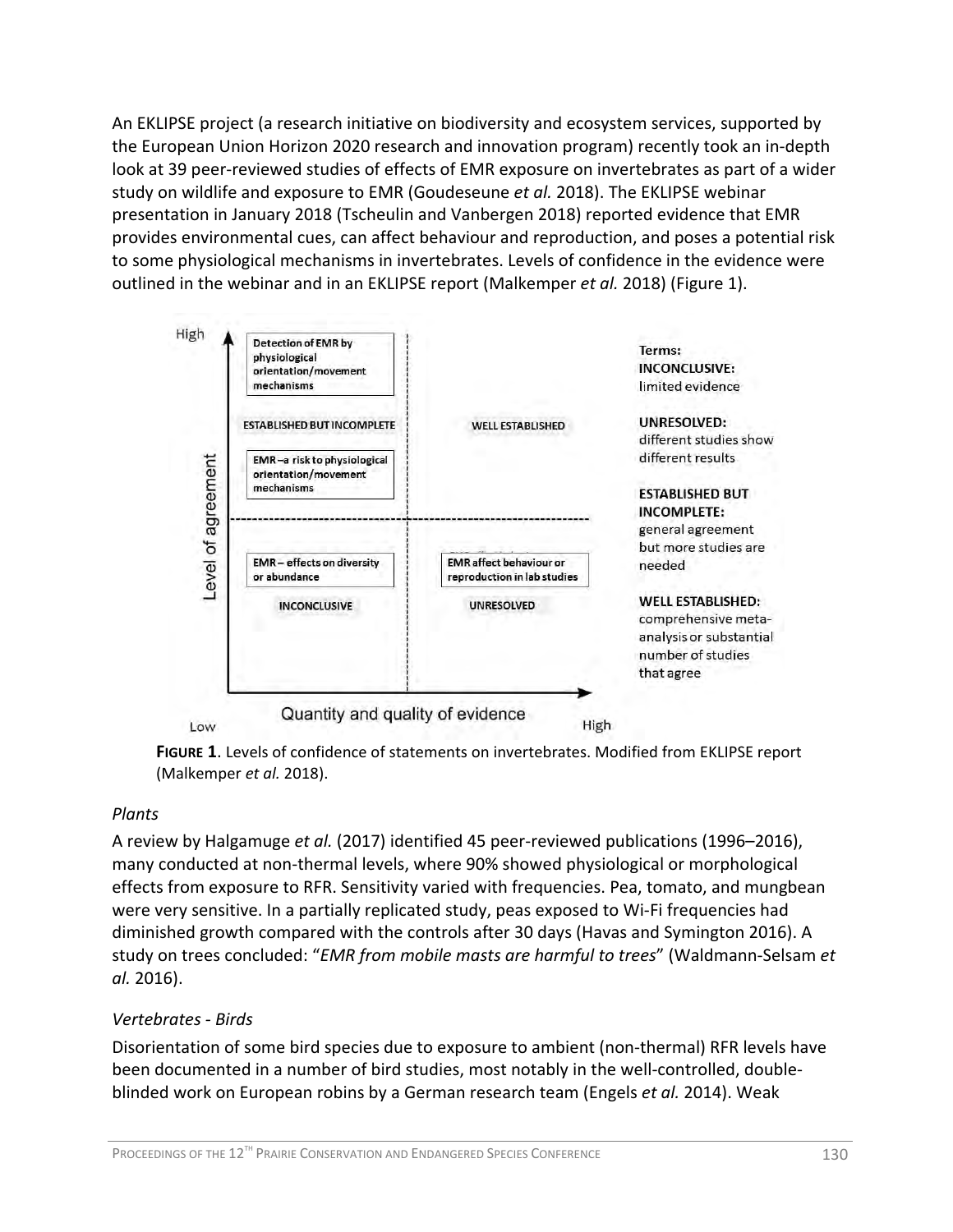broadband fields disrupted the birds' magnetic compass orientation whereas relatively strong narrowband fields did not (Schwarze *et al.* 2016).

#### *Domestic Animals*

ELFs at low levels have been reported to affect behaviour in large mammals (Burda *et al.* 2009), and circadian rhythms and blood biochemistry in dairy cows (Stelletta *et al.* 2007).

#### *Laboratory mammal studies*

There are more than 1,000 studies showing potentially adverse effects at well below *Safety Code 6* levels. Recently, a \$30 million US study, conducted at frequencies commonly used in 2G and 3G cell phones, found "*clear evidence of carcinogenic activity*" in male rats (National Toxicology Program 2018). We examined 20 laboratory mammal studies conducted at Wi-Fi frequencies of 2400 to 2450 MHz that reported DNA damage, oxidative stress, and other potentially adverse effects at and well below the *Safety Code 6* SAR level (Figure 2).



**FIGURE 2**. Potential harmful biological effects reported for Wi-Fi exposure in 22 studies with the corresponding Specific Absorption Rate (SAR) level indicated with arrows. Health *Canada's Safety Code 6* SAR safety guideline is 1.6 W/kg (head, neck, and trunk). References for the respective sets are:

Reference set #1: Saili *et al.* (2015)

Reference set #2: Lai and Singh (1996); Özorak *et al.* (2013)

Reference set #3: Ceyhan *et al.* (2012); Eser *et al.* (2013); Paulraj and Behari (2006)

Reference set #4: Misa Agustiño *et al.* (2012); Misa-Agustiño *et al.* (2015)

Reference set #5: Atasoy *et al.* (2013); Aynali *et al.* (2013); Deshmukh *et al.* (2013);

 Deshmukh *et al.* (2015); Gürler *et al.* (2014); Kesari *et al.* (2010); Meena *et al.* (2014); Nazıroğlu *et al.* (2012); Oksay *et al.* (2014); Shahin *et al.* (2014); Shahin *et al.* (2013); Tök *et al.* (2014)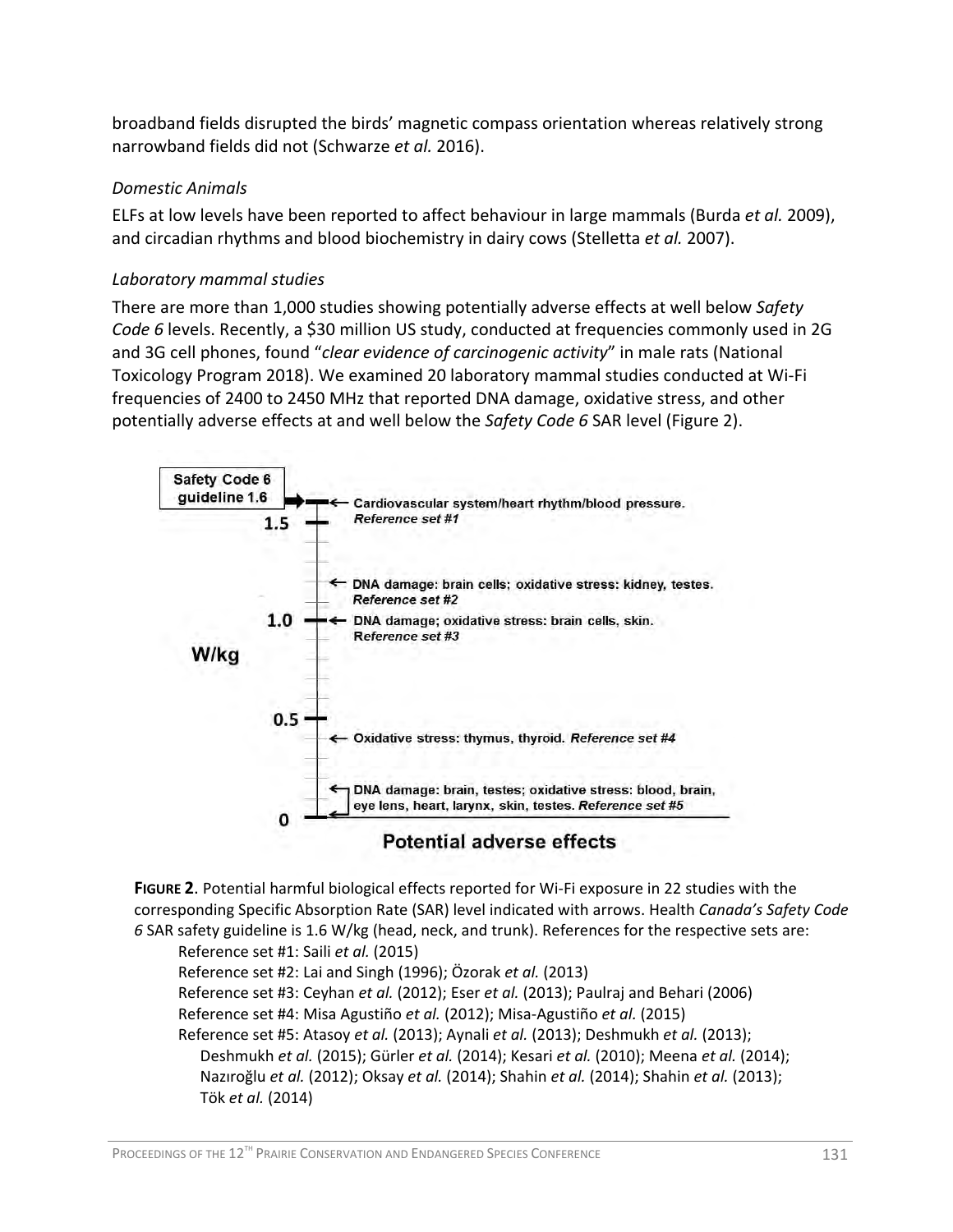#### *Vertebrates - Humans*

The International Agency for Research on Cancer of the World Health Organization (IARC-WHO) classified ELF magnetic fields as a Group 2B *possible* human carcinogen in 2001 (IARC 2002) and RFR (includes Wi-Fi frequencies) in 2011 (Baan *et al.* 2011). This latter classification was based mainly on human epidemiological studies showing an elevated risk of brain tumours (gliomas). Canadian data shows a doubling of risk for gliomas for those using cell phones for more than 558 lifetime hours (Momoli *et al.* 2017). More recent studies support upgrading the classification to a *probable* or *known* human carcinogen (the same classification group as asbestos and tobacco) (Coureau *et al.* 2014; Miller *et al.* 2018; Peleg *et al.* 2018).

#### *Proposed mechanisms*

Underlying mechanisms for the various effects have been proposed: 1) magnetic compass (orientation) is affected (Engels *et al.* 2014); 2) increased oxidative stress (therefore more susceptible to disease and other insults) (Reuter *et al.* 2010; Yakymenko *et al.* 2016); and 3) activation of voltage-gated calcium channels (Pall 2016).

#### *5G (5th Generation: 6 GHz and higher frequencies)*

Very few studies on any taxa have been conducted using higher frequencies in the millimeterwave 5G range. These frequencies are of particular concern because the wavelengths are in the same range as some invertebrate body sizes and structures such as antennae. In insect modelling studies, all insect models absorbed from 3 to 370% more radiofrequency power at and above 6 GHz frequencies than at lower frequencies (Thielens *et al.* 2018). The proposed infrastructure will be dense with mini-antennae (microcells) required every 100 to 300 meters (FCC 2016a). Public health issues and environmental implications are discussed in Russell (2018).

#### *RFR emissions from orbiting satellites*

According to the United Nations Office for Outer Space, currently there are over 7,000 "objects" orbiting Earth (United Nations 2018), with numbers expected to increase. Many of these satellites are transmitting or receiving RFR signals. SpaceX alone has made applications to the US Federal Communications Commission (FCC) to position more than 300 satellites over the next few years (FCC 2016b)<sup>1</sup>. With emissions from orbiting satellites, there will no longer be "unexposed" groups of living organisms that can serve as controls in research field studies.

#### **What We Don't Know**

There are substantial gaps in knowledge regarding biological effects on ecosystems of the frequencies and modulations now commonly in use. In addition, there is little known about non-linear effects and "windows" of vulnerability (Marino *et al.* 2000; Sage 2015; Sagioglou *et al.* 2016) as well as synergistic effects (combined, co-exposures) (Kostoff and Lau 2013).

The following points to address knowledge gaps are largely taken from the EKLIPSE project (Goudeseune *et al.* 2018):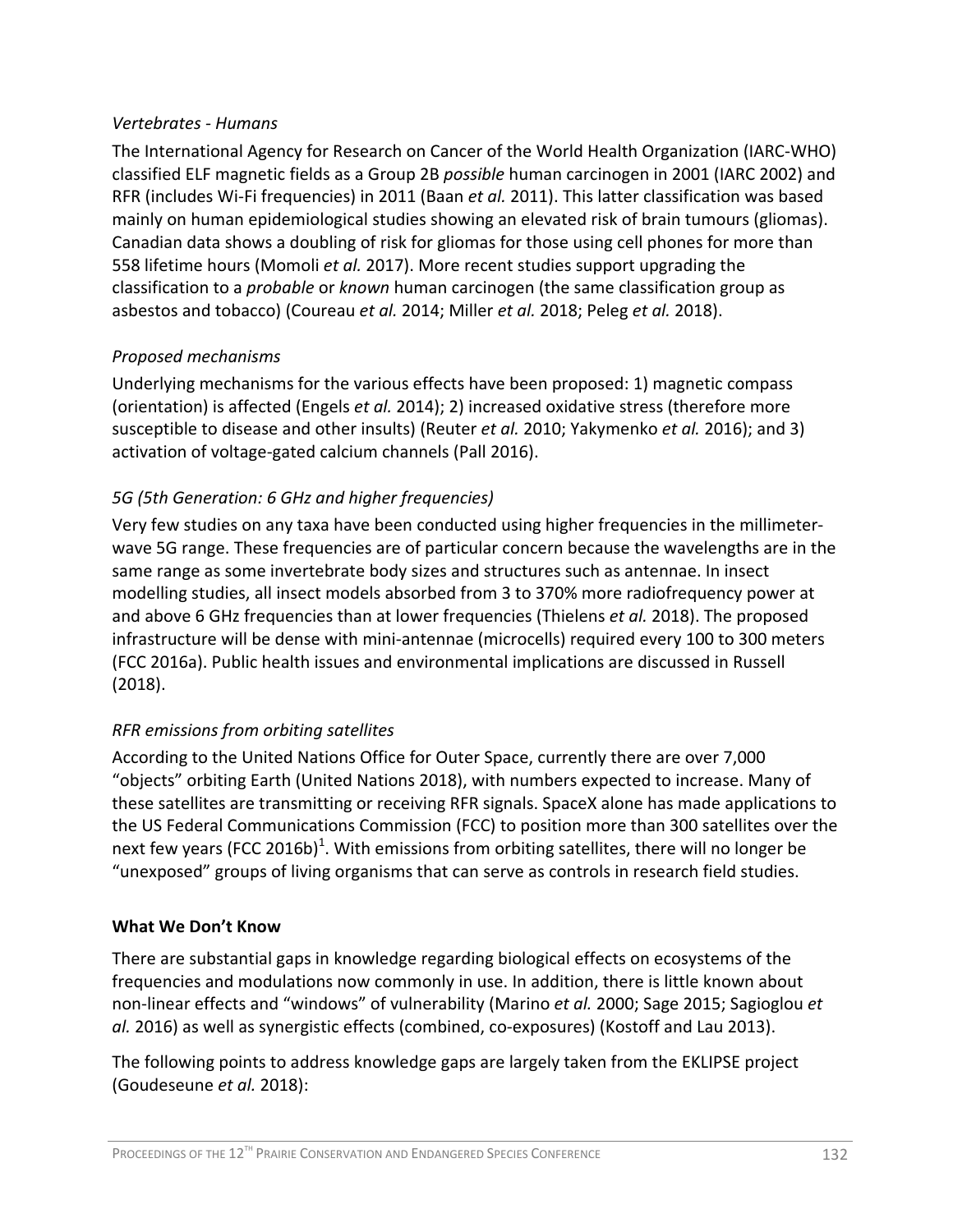- 1) Develop standardization/methodologies/protocols to design better future studies and the ability to compare research results;
- 2) Set up more field and ecological studies, along with better corresponding laboratory studies;
- 3) Initiate research on more technologies;
- 4) Study the impacts of EMR at different biological organizations/levels;
- 5) Collect data on confounding/interfering factors and how multiple frequencies interact;
- 6) Develop more and better collaborations, especially interdisciplinary teams;
- 7) Include observations and knowledge from local people and consider citizen-science approaches.

#### **What We Need to Know**

We need a fuller understanding of the impacts of EMR on invertebrates specifically and how EMR effects could impact ecosystems in general. This includes knowledge regarding the frequencies and modulations already deployed and ahead of, or at least alongside, wide deployment of new technologies such as 5G.

In Canada we need:

- 1) Biologically based EMR exposure guidelines for wildlife based on thermal and, in particular, non-thermal biological effects;
- 2) Research as outlined by the EKLIPSE report; and
- 3) Adequate funding of independent scientists to conduct research.

A final consideration is that scientists who are conducting ongoing and future biological and ecological research, particularly field studies, should be supported with expert advice and equipment, so they can use the opportunity to include EMR measurements in research protocols.

#### **Literature Cited**

\_\_\_\_\_\_\_\_\_\_\_\_\_\_\_\_\_\_\_\_

- Altmann, G., and U. Warnke. 1976. [Metabolism of bees (*Apis mellifera* L.) in 90Hz high-tension field] Der Stoffwechsel von Bienen (*Apis mellifica* L.) im 50-Hz-Hochspannungsfeld. *Zeitschrift für Angewandte Entomologie* 80: 267–271.
- Altmann, G., and U. Warnke. 1987. [Thermography of honeybee colonies in winter influenced by highvoltage electric fields] Thermographie der Honigbienen-Wintertraube unter Einfluß von Hochspannungswechselfeldern. *Journal of Applied Entomology* 104: 69–73.
- Atasoy, H.I., M.Y. Gunal, P. Atasoy, S. Elgun, and G. Bugdayci. 2013. Immunohistopathologic demonstration of deleterious effects on growing rat testes of radiofrequency waves emitted from conventional Wi-Fi devices. *Journal of Pediatric Urology* 9: 223–229.

<sup>&</sup>lt;sup>1</sup> According to an October 15, 2019 article [\(https://spacenews.com/spacex-submits-paperwork-for-30000](https://spacenews.com/spacex-submits-paperwork-for-30000-more-starlink-satellites/) [more-starlink-satellites/\)](https://spacenews.com/spacex-submits-paperwork-for-30000-more-starlink-satellites/), "SpaceX…filed paperwork in recent weeks for up to 30,000 additional Starlink satellites on top of the 12,000 already approved by the US Federal Communications Commission."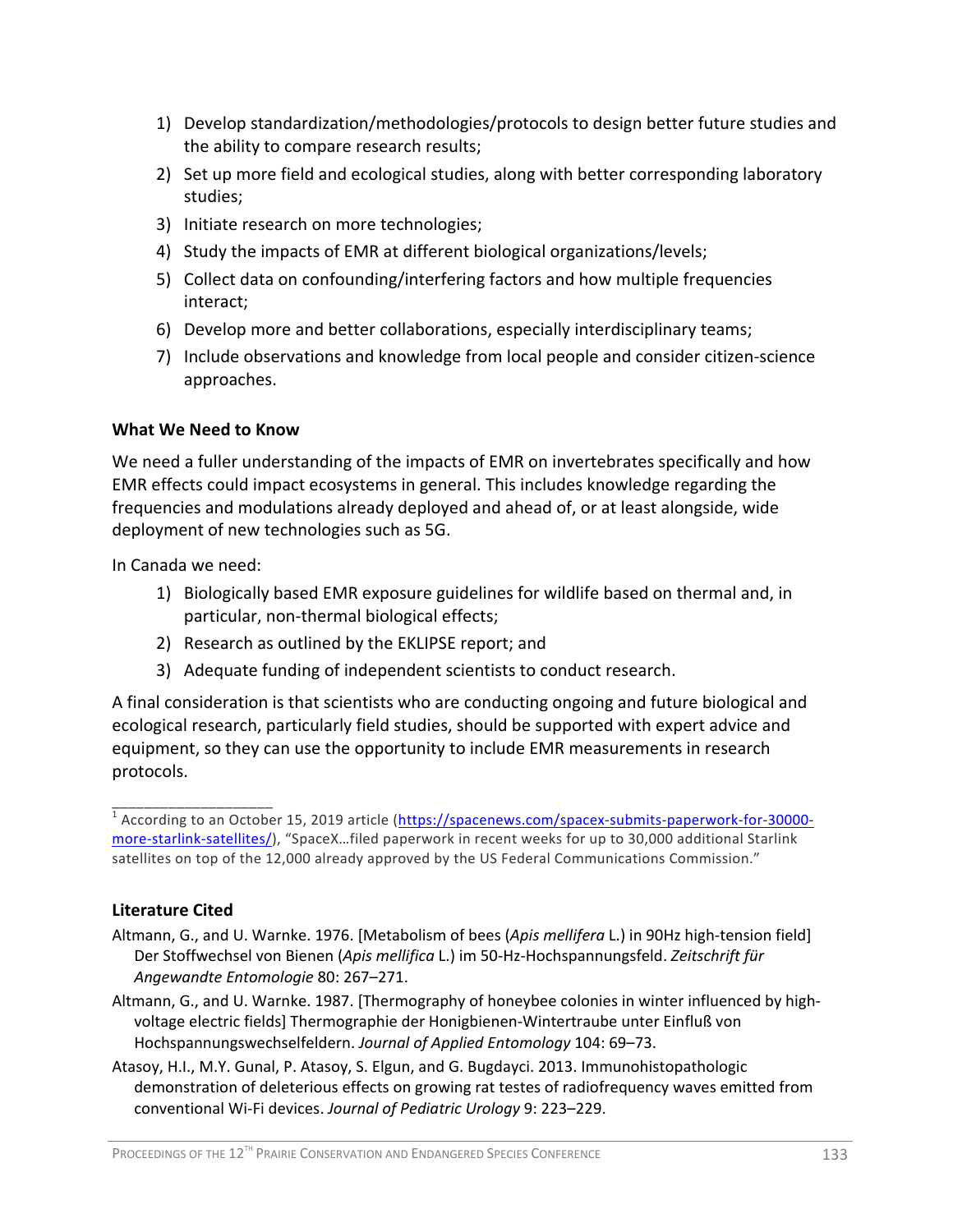- Aynali, G., M. Nazıroğlu, Ö. Çelik, M. Doğan, M. Yarıktaş, and H. Yasan. 2013. Modulation of wireless (2.45 GHz)-induced oxidative toxicity in laryngotracheal mucosa of rat by melatonin. *European Archives of Oto-Rhino-Laryngology* 270: 1695–1700.
- Baan, R., Y. Grosse, B. Lauby-Secretan, F. El Ghissassi, V. Bouvard, L. Benbrahim-Tallaa, N. Guha, F. Islami, L. Galichet, and K. Straif. 2011. Carcinogenicity of radiofrequency electromagnetic fields. *The Lancet Oncology* 12: 624–626.
- Bandara, P., and D.O. Carpenter. 2018. Comment: Planetary electromagnetic pollution: it is time to assess its impact. *The Lancet Planetary Health* 2: 512–514.
- Bindokas, V.P., J.R. Gauger, and B. Greenberg. 1988. Mechanism of biological effects observed in honey bees (*Apis mellifera* L.) hived under extra-high-voltage transmission lines: implications derived from bee exposure to simulated intense electric fields and shocks. *Bioelectromagnetics* 9: 285–301.
- Burda, H., S. Begall, J. Cervený, J. Neef, and P. Nemec. 2009. Extremely low-frequency electromagnetic fields disrupt magnetic alignment of ruminants. *Proceedings of the National Academy of Sciences* 106: 5708–5713.
- Cammaerts, M.-C., and O. Johansson. 2013. Ants can be used as bio-indicators to reveal biological effects of electromagnetic waves from some wireless apparatus. *Electromagnetic Biology and Medicine* 33: 282–288.
- Ceyhan, A.M., V.B. Akkaya, Ş.C. Güleçol, B.M. Ceyhan, F. Özgüner, and W. Chen. 2012. Protective effects of β-glucan against oxidative injury induced by 2.45-GHz electromagnetic radiation in the skin tissue of rats. *Archives of Dermatological Research* 304: 521–527.
- Coureau, G., G. Bouvier, P. Lebailly, P. Fabbro-Peray, A. Gruber, K. Leffondre, J.-S. Guillamo, H. Loiseau, S. Mathoulin-Pélissier, R. Salamon, and I. Baldi. 2014. Mobile phone use and brain tumours in the CERENAT case-control study. *Occupational and Environmental Medicine* 71: 514–522.
- Cucurachi, S., W.L.M. Tamis, M.G. Vijver, W.J.G.M. Peijnenburg, J.F.B. Bolte, and G.R. de Snoo. 2013. A review of the ecological effects of radiofrequency electromagnetic fields (RF-EMF). *Environment International* 51: 116–140.
- Dalio, J.S. 2015. Effect of Electromagnetic (cell phone) radiations on *Apis mellifera*. *Journal of Research in Agriculture and Animal Science* 2: 6–10.
- Deshmukh, P.S., K. Megha, B.D. Banerjee, R.S. Ahmed, S. Chandna, M.P. Abegaonkar, and A.K. Tripathi. 2013. Detection of Low Level Microwave Radiation Induced Deoxyribonucleic Acid Damage Vis-à-vis Genotoxicity in Brain of Fischer Rats. *Toxicology International* 20: 19–24.
- Deshmukh, P.S., N. Nasare, K. Megha, B.D. Banerjee, R.S. Ahmed, D. Singh, M.P. Abegaonkar, A.K. Tripathi, and P.K. Mediratta. 2015. Cognitive impairment and neurogenotoxic effects in rats exposed to low-intensity microwave radiation. *International Journal of Toxicology* 34: 284–290.
- el Halabi, N., R. Achkar, and G. Haidar. 2013. The Effect of Cell Phone Radiations on the Life Cycle of Honeybees. Pages 529–536 *in* Eurocon 2013, Zagreb, Croatia. IEEE (Institute of Electrical and Electronics Engineers), Piscataway, New Jersey.

EMF Portal. 2019. [https://www.emf-portal.org/en.](https://www.emf-portal.org/en) Accessed January 30, 2019.

- Engels, S., N.-L. Schneider, N. Lefeldt, C.M. Hein, M. Zapka, A. Michalik, D. Elbers, A. Kittel, P.J. Hore, and H. Mouritsen. 2014. Anthropogenic electromagnetic noise disrupts magnetic compass orientation in a migratory bird. *Nature* 509: 353–356.
- Eser, O., A. Songur, C. Aktas, E. Karavelioglu, V. Caglar, F. Aylak, F. Ozguner, and M. Kanter. 2013. The effect of electromagnetic radiation on the rat brain: an experimental study. Turkish Neurosurgery 23: 707–715.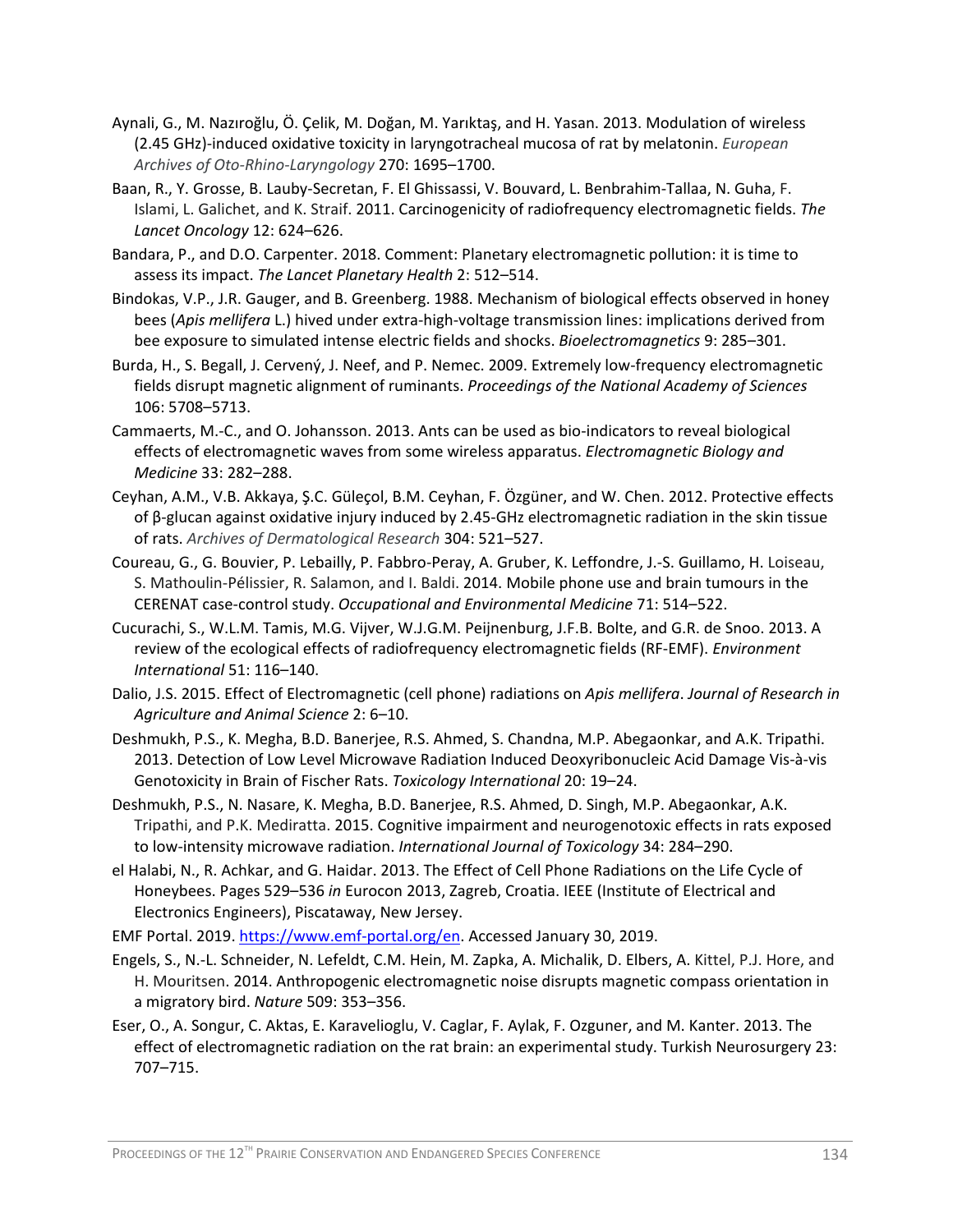- Expert Committee, Ministry of Environment and Forest, India. 2011. Report on possible impacts of communication towers on wildlife including birds and bees. India Environmental Portal. <http://www.indiaenvironmentportal.org.in/> Accessed January 30, 2019.
- Favre, D. 2011. Mobile phone-induced honeybee worker piping. *Apidologie* 42: 270–279.
- Favre, D. 2017. Disturbing honeybees' behavior with electromagnetic waves: a methodology. *Journal of Behavior* 2: 1010.
- FCC. 2016a. The FCC's 5G FAST Plan. Federal Communications Commission 2016-09-15T06:51:41–04:00. [https://www.fcc.gov/5G.](https://www.fcc.gov/5G) Accessed January 30, 2019.
- FCC. 2016b. Significant Satellite Rulemakings. Federal Communications Commission [https://www.fcc.gov/significant-satellite-rulemakings.](https://www.fcc.gov/significant-satellite-rulemakings) Accessed January 30, 2019.
- Gary, N.E., and B.B. Westerdahl. 1981. Flight, orientation, and homing abilities of honeybees following exposure to 2.45-GHz CW microwaves. *Bioelectromagnetics* 2: 71–75.
- Goudeseune, L., E. Balian, and J. Ventocilla. 2018. The impacts of artificial electromagnetic radiation on wildlife (flora and fauna). Report of the web conference. A report of the EKLIPSE project. Horizon 2020 European Union Funding for Research & Innovation[. https://tinyurl.com/EKLIPSE-report.](https://tinyurl.com/EKLIPSE-report) Accessed January 30, 2019.
- Greenberg, B., V.P. Bindokas, M.J. Frazier, and J.R. Gauger. 1981a. Response of Honey Bees, *Apis mellifera* L., to High-Voltage Transmission Lines. *Environmental Entomology* 10: 600–610.
- Greenberg, B., V.P. Bindokas, and J.R. Gauger. 1981b. Biological effects of a 765-kV transmission line: Exposures and thresholds in honeybee colonies. *Bioelectromagnetics* 2: 315–328.
- Gürler, H.Ş., B. Bilgici, A.K. Akar, L. Tomak, and A. Bedir. 2014. Increased DNA oxidation (8-OHdG) and protein oxidation (AOPP) by low level electromagnetic field (2.45 GHz) in rat brain and protective effect of garlic. *International Journal of Radiation Biology* 90: 892–896.
- Halgamuge, M.N. 2017. Review: Weak radiofrequency radiation exposure from mobile phone radiation on plants. *Electromagnetic Biology and Medicine* 36: 213–235.
- Harst, W., J. Kuhn, and H. Stever. 2006. Can electromagnetic exposure cause a change in behaviour? Studying possible non-thermal influences on honeybees. An approach within the framework of educational informatics. *Acta Systemica – International Journal of the IIAS (International Institute for Advanced Studies in Systems Research and Cybernetics)* 6(1): 1–6. [https://tinyurl.com/IIAS-](https://tinyurl.com/IIAS-Electromagnetic-exposure)[Electromagnetic-exposure.](https://tinyurl.com/IIAS-Electromagnetic-exposure) Accessed January 30, 2019.
- Havas, M., and M.S. Symington. 2016. Effects of Wi-Fi Radiation on Germination and Growth of Broccoli, Pea, Red Clover and Garden Cress Seedlings: A Partial Replication Study. *Current Chemical Biology* 10: 65–73.
- Health Canada Safety Code 6. 2015. Limits of human exposure to radiofrequency electromagnetic energy in the frequency range from 3 KHz to 300 GHz. [https://tinyurl.com/RFR-Safety-Code-6.](https://tinyurl.com/RFR-Safety-Code-6) Accessed January 30, 2019.
- [IARC] International Agency for Research on Cancer. 2002. Non-Ionizing Radiation, Part 1: Static and Extremely Low-Frequency (ELF) Electric and Magnetic Fields. IARC Monographs on the evaluation of carcinogenic risks to humans, Volume 80. 445 pages. Lyon, France.
- Kesari, K.K., J. Behari, and S. Kumar. 2010. Mutagenic response of 2.45 GHz radiation exposure on rat brain. *International Journal of Radiation Biology* 86: 334–343.
- Kimmel, S., J. Kuhn, W. Harst, and H. Stever. 2007. Electromagnetic radiation: influences on honeybees (*Apis mellifera*). IIAS International Conference on Systems Research, Informations and Cybernetics (InterSymp 2006), Baden-Baden, Germany[. https://tinyurl.com/EMR-influences-on-honeybees.](https://tinyurl.com/EMR-influences-on-honeybees) Accessed January 30, 2019.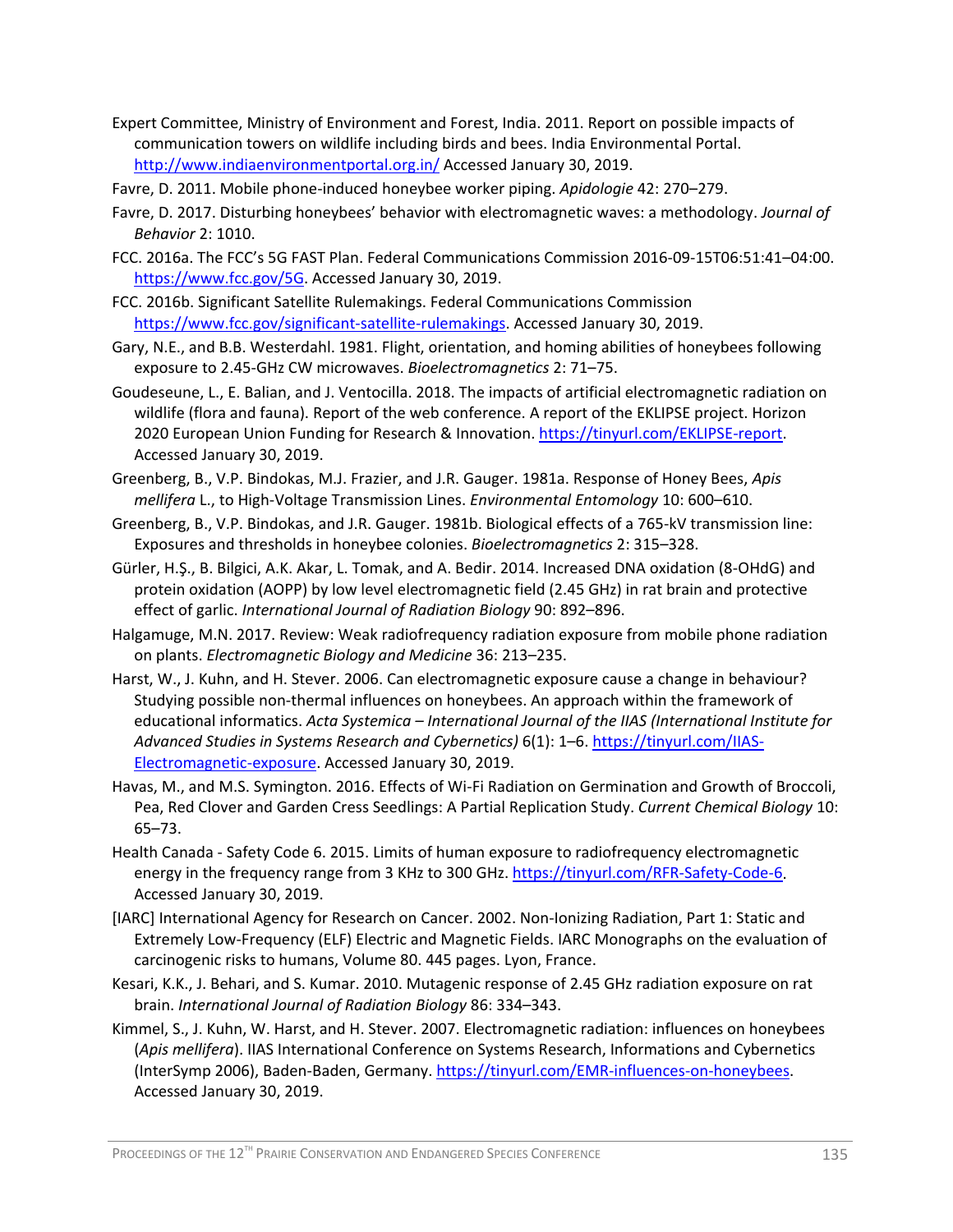- Kirschvink, J., S. Padmanabha, C. Boyce, and J. Oglesby. 1997. Measurement of the threshold sensitivity of honeybees to weak, extremely low-frequency magnetic fields. *Journal of Experimental Biology* 200: 1363–1368.
- Kostoff, R.N., and C.G.Y. Lau. 2013. Combined biological and health effects of electromagnetic fields and other agents in the published literature. *Technological Forecasting and Social Change* 80: 1331–1349.
- Kumar, N.R., S. Sangwan, and P. Badotra. 2011. Exposure to cell phone radiations produces biochemical changes in worker honey bees. *Toxicology International* 18: 70–72.
- Kumar, N.R., N. Rana, and P. Kalia. 2013. Biochemical changes in haemolymph of *Apis mellifera* L. drone under the influence of cell phone radiations. *Journal of Applied and Natural Science* 5: 139–141.
- Lai, H., and N.P. Singh. 1996. Single- and double-strand DNA breaks in rat brain cells after acute exposure to radiofrequency electromagnetic radiation. *International Journal of Radiation Biology* 69: 513–521.
- Lázaro, A., A. Chroni, T. Tscheulin, J. Devalez, C. Matsoukas, and T. Petanidou. 2016. Electromagnetic radiation of mobile telecommunication antennas affects the abundance and composition of wild pollinators. *Journal of Insect Conservation* 20: 315–324.
- Malkemper, E.P., T. Tscheulin, A.J. VanBergen, A. Vian, E. Balian, and L. Goudeseune. 2018. The impacts of artificial Electromagnetic Radiation on wildlife (flora and fauna). Current knowledge overview: a background document to the web conference. A report of the EKLIPSE project. Horizon 2020 European Union Funding For Research & Innovation. [https://tinyurl.com/EKLIPSE-current-knowledge.](https://tinyurl.com/EKLIPSE-current-knowledge) Accessed January 30, 2019.
- Mall, P., and Y. Kumar. 2014. Effect of electromagnetic radiations on brooding, honey production and foraging behavior of European honeybees (*Apis mellifera* L.) *African Journal of Agricultural Research* 9: 1078-1085.
- Marino, A.A., R.M. Wolcott, R. Chervenak, F. Jourd'Heuil, E. Nilsen, and C. Frilot. 2000. Nonlinear response of the immune system to power-frequency magnetic fields. *American Journal of Physiology – Regulatory, Integrative and Comparative Physiology* 279: R761–768.
- Meena, R., K. Kumari, J. Kumar, P. Rajamani, H.N. Verma, and K.K. Kesari. 2014. Therapeutic approaches of melatonin in microwave radiations-induced oxidative stress-mediated toxicity on male fertility pattern of Wistar rats. *Electromagnetic Biology and Medicine* 33: 81–91.
- Miller, A.B., L.L. Morgan, I. Udasin, and D.L. Davis. 2018. Cancer epidemiology update, following the 2011 IARC evaluation of radiofrequency electromagnetic fields (Monograph 102). *Environmental Research* 167: 673–683.
- Misa-Agustiño, M.J., J.M. Leiro, M.T. Jorge Mora, J.A. Rodríguez-González, F.J. Jorge Barreiro, F.J. Ares-Pena, and E. López-Martín. 2012. Electromagnetic fields at 2.45 GHz trigger changes in heat shock proteins 90 and 70 without altering apoptotic activity in rat thyroid gland. *Biology Open* 1: 831–838.
- Misa-Agustiño, M.J., J.M. Leiro-Vidal, J.L. Gomez-Amoza, M.T. Jorge-Mora, F.J. Jorge-Barreiro, A.A. Salas-Sánchez, F.J. Ares-Pena, and E. López-Martín. 2015. EMF radiation at 2450MHz triggers changes in the morphology and expression of heat shock proteins and glucocorticoid receptors in rat thymus. *Life Sciences* 127: 1–11.
- Mixson, T.A., C.I. Abramson, S.L. Nolf, G. Johnson, E. Serrano, and H. Wells. 2009. Effect of GSM cellular phone radiation on the behavior of honey bees (*Apis mellifera*). *Science of Bee Culture* 1: 22–27.
- Momoli, F., J. Siemiatycki, M.L. McBride, M.-É. Parent, L. Richardson, D. Bedard, R. Platt, M. Vrijheid, E. Cardis, and D. Krewski. 2017. Probabilistic Multiple-Bias Modeling Applied to the Canadian Data From the Interphone Study of Mobile Phone Use and Risk of Glioma, Meningioma, Acoustic Neuroma, and Parotid Gland Tumors. *American Journal of Epidemiology* 186: 885–893.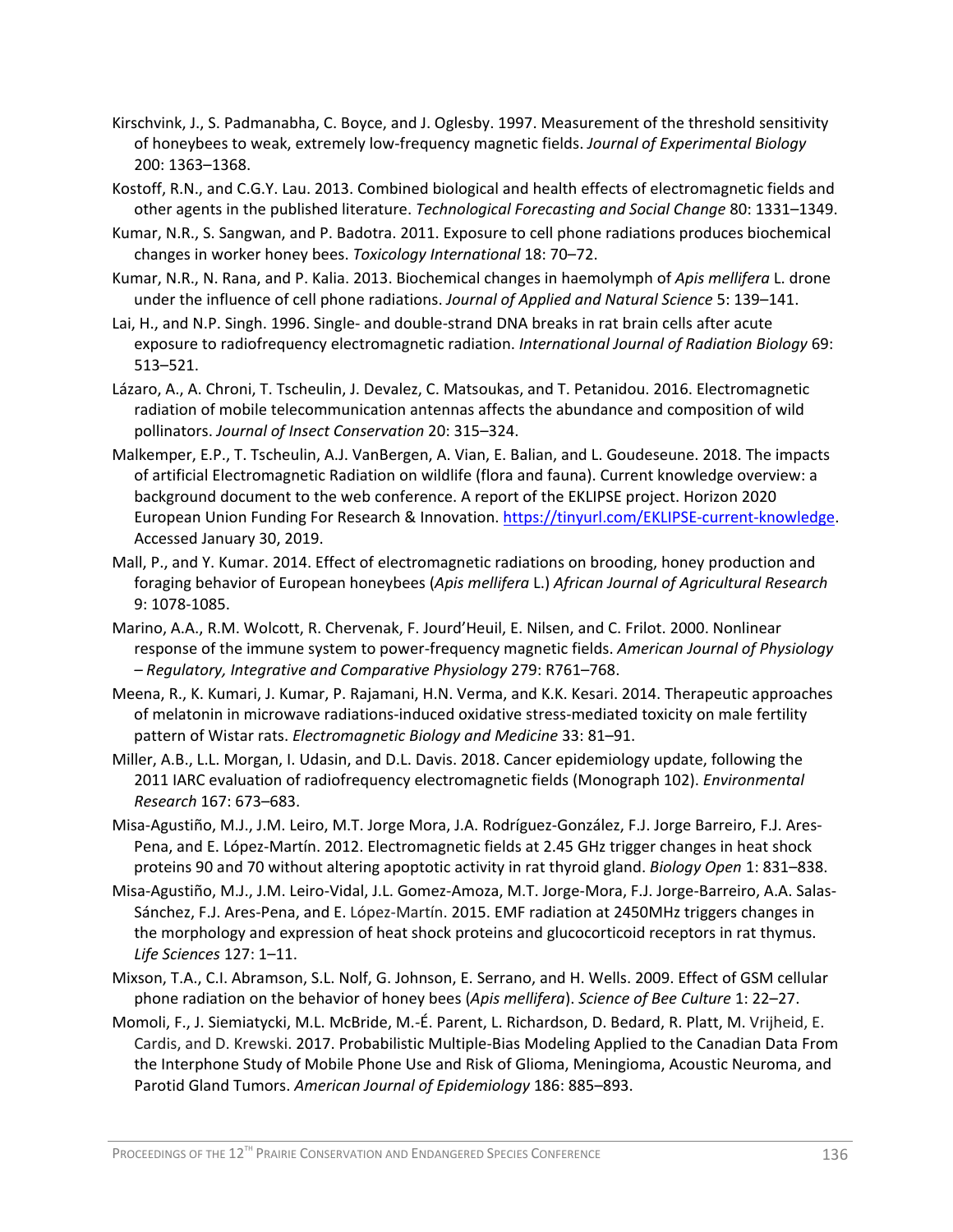- National Toxicology Program, National Institute of Environmental Health Sciences. 2018. Toxicology and carcinogenesis studies in Hsd: Sprague Dawley SD rats exposed to whole-body radio frequency radiation at a frequency (900 MHz) and modulations (GSM and CDMA) used by cell phones. *NTP Technical Report* 595: 384.
- Nazıroğlu, M., Ö. Çelik, C. Özgül, B. Çiğ, S. Doğan, R. Bal, N. Gümral, A.B. Rodríguez, and J.A. Pariente. 2012. Melatonin modulates wireless (2.45 GHz)-induced oxidative injury through TRPM2 and voltage gated Ca2+ channels in brain and dorsal root ganglion in rat. *Physiology & Behavior* 105: 683–692.
- Odemer, R., and F. Odemer. 2019. Effects of radiofrequency electromagnetic radiation (RF-EMF) on honey bee queen development and mating success. Science of the Total Environment 661:553–562.
- Oksay, T., M. Naziroğlu, S. Doğan, A. Güzel, N. Gümral, and P.A. Koşar. 2014. Protective effects of melatonin against oxidative injury in rat testis induced by wireless (2.45 GHz) devices. *Andrologia* 46: 65–72.
- Özorak, A., M. Nazıroğlu, Ö. Çelik, M. Yüksel, D. Özçelik, M.O. Özkaya, H. Çetin, M.C. Kahya, and S.A. Kose. 2013. Wi-Fi (2.45 GHz)- and mobile phone (900 and 1800 MHz)-induced risks on oxidative stress and elements in kidney and testis of rats during pregnancy and the development of offspring. *Biological Trace Element Research* 156: 221–229.
- Pall, M. 2016. Electromagnetic Fields Act Similarly in Plants as in Animals: Probable Activation of Calcium Channels via Their Voltage Sensor. *Current Chemical Biology* 10: 74–82.
- Patel, S., S.K. Yadav, and P. Mall. 2016. Influence of Electromagnetic Radiations on *Apis mellifera* L. Colonies. *Agricultural Research Journal* 53: 442–443.
- Pattazhy, S. 2012. Electromagnetic radiation (EMR) clashes with honey bees. *Journal of Entomology and Nematology* 4(1): 1–2.
- Paulraj, R., and J. Behari. 2006. Single strand DNA breaks in rat brain cells exposed to microwave radiation. *Mutation Research* 596: 76–80.
- Peleg, M., O. Nativ, and E.D. Richter. 2018. Radio frequency radiation-related cancer: assessing causation in the occupational/military setting. *Environmental Research* 163: 123–133.
- Potts, S.G., J.C. Biesmeijer, C. Kremen, P. Neumann, O. Schweiger, and W.E. Kunin. 2010. Global pollinator declines: trends, impacts and drivers. *Trends in Ecology and Evolution* 25: 345–353.
- Reuter, S., S.C. Gupta, M.M. Chaturvedi, and B.B. Aggarwal. 2010. Oxidative stress, inflammation, and cancer: How are they linked? *Free Radical Biology and Medicine* 49: 1603–1616.
- Russell, C.L. 2018. 5G wireless telecommunications expansion: Public health and environmental implications. *Environmental Research* 165: 484–495.
- Sage, C. 2015. The implications of non-linear biological oscillations on human electrophysiology for electrohypersensitivity (EHS) and multiple chemical sensitivity (MCS). *Reviews on Environmental Health* 30: 293–303.
- Sagioglou, N.E., A.K. Manta, I.K. Giannarakis, A.S. Skouroliakou, and L.H. Margaritis. 2016. Apoptotic cell death during Drosophila oogenesis is differentially increased by electromagnetic radiation depending on modulation, intensity and duration of exposure. *Electromagnetic Biology and Medicine* 35: 40–53.
- Sahib, S. 2011. Impact of mobile phones on the density of honeybees. *Journal of Horticulture and Forestry* 3: 131-133.
- Saili, L., A. Hanini, C. Smirani, I. Azzouz, A. Azzouz, M. Sakly, H. Abdelmelek, and Z. Bouslama. 2015. Effects of acute exposure to WIFI signals (2.45 GHz) on heart variability and blood pressure in Albinos rabbit. *Environmental Toxicology and Pharmacology* 40: 600–605.
- Sánchez-Bayo, F., and K.A. Wyckhuys. 2019. Worldwide decline of the entomofauna: A review of its drivers. *Biological Conservation* 232: 8–27.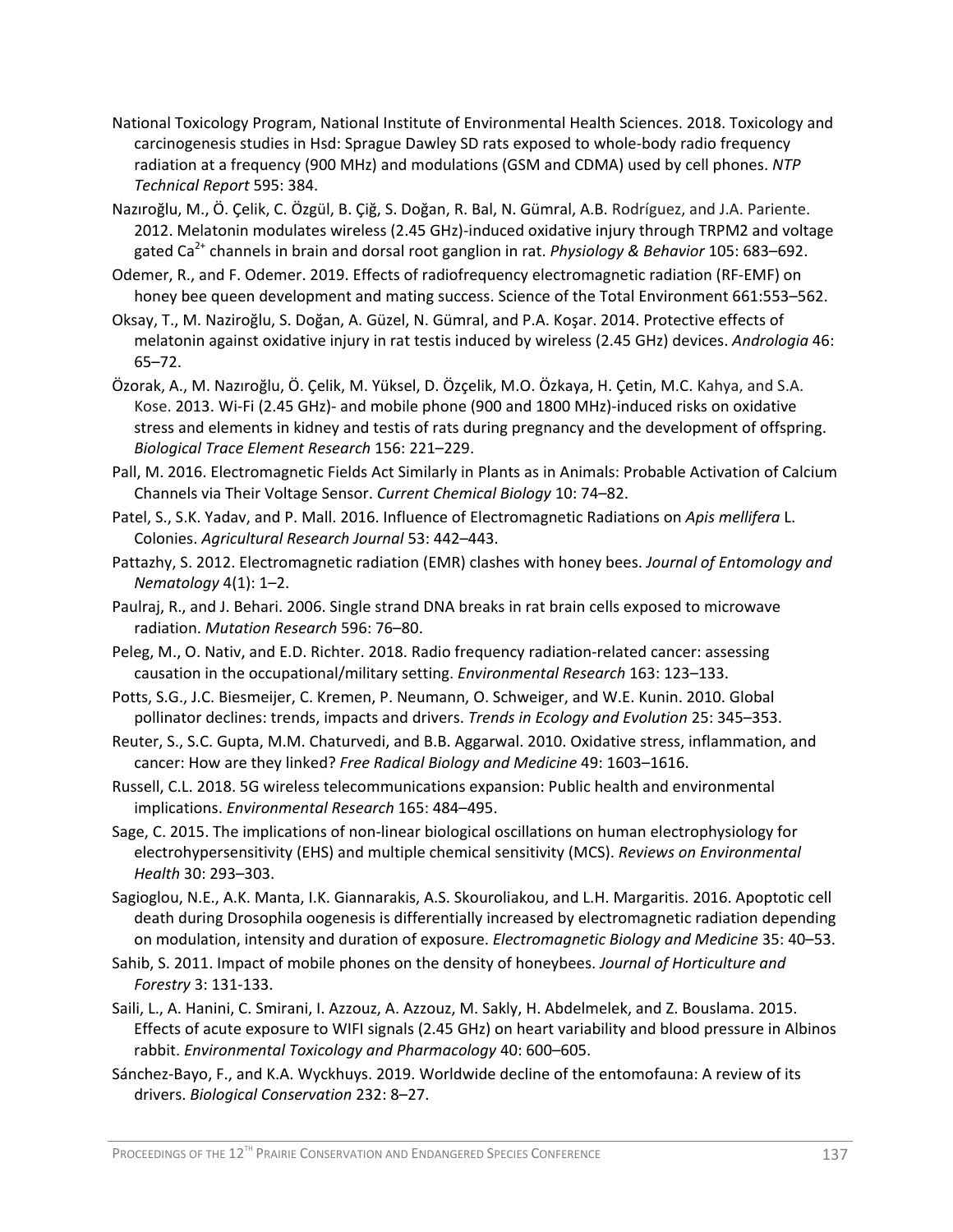- Schwarze, S., N.-L. Schneider, T. Reichl, D. Dreyer, N. Lefeldt, S. Engels, N. Baker, P.J. Hore, and H. Mouritsen. 2016. Weak broadband electromagnetic fields are more disruptive to magnetic compass orientation in a night-migratory songbird (*Erithacus rubecula*) than strong narrow-band fields. *Frontiers in Behavioural Neuroscience* 10: 55.
- Shahin, S., V.P. Singh, R.K. Shukla, A. Dhawan, R.K. Gangwar, S.P. Singh, and C.M. Chaturvedi. 2013. 2.45 GHz microwave irradiation-induced oxidative stress affects implantation or pregnancy in mice, *Mus musculus*. *Applied Biochemistry and Biotechnology* 169: 1727–1751.
- Shahin, S., V. Mishra, S.P. Singh, and C.M. Chaturvedi. 2014. 2.45-GHz microwave irradiation adversely affects reproductive function in male mouse, *Mus musculus*, by inducing oxidative and nitrosative stress. *Free Radical Research* 48: 511–525.
- Sharma, V.P., and N.R. Kumar. 2010. Changes in honeybee behaviour and biology under the influence of cellphone radiations. *Current Science(Bangalore)* 98: 1376–1378.
- Shepherd, S., M.a.P. Lima, E.E. Oliveira, S.M. Sharkh, C.W. Jackson, and P.L. Newland. 2018. Extremely Low Frequency Electromagnetic Fields impair the Cognitive and Motor Abilities of Honey Bees. *Scientific Reports* 8: 7932.
- Stelletta, C., P.D. Nardo, F. Santin, G. Basso, G. Piccione, and M. Morgante. 2007. Effects of Exposure to Extremely Low Frequency Electro-magnetic Fields on Circadian Rhythms and Distribution of Some Leukocyte Differentiation Antigens in Dairy Cows. *Biomedical and Environmental Sciences* 20: 164– 170.
- Taye, R.R., M.K. Deka, A. Rahman, and M. Bathari. 2017. Effect of electromagnetic radiation of cell phone tower on foraging behaviour of Asiatic honey bee, *Apis cerana* F. (Hymenoptera: Apidae). *Journal of Entomology and Zoology Studies* 5: 1527–1529.
- Thielens, A., D. Bell, D.B. Mortimore, M.K. Greco, L. Martens, and W. Joseph. 2018. Exposure of Insects to Radio-Frequency Electromagnetic Fields from 2 to 120 GHz. *Scientific Reports* 8: 3924.
- Tök, L., M. Nazıroğlu, S. Doğan, M.C. Kahya, and O. Tök. 2014. Effects of melatonin on Wi-Fi-induced oxidative stress in lens of rats. *Indian Journal of Ophthalmology* 62: 12–15.
- Tscheulin, T., and A.J. Vanbergen. 2018. Webinar: Day 3 Session 4 Introduction on Invertebrates. EKLIPSE Knowledge and Learning Mechanism on Biodiversity & Ecosystem Services. [https://tinyurl.com/EKLIPSE-Webinar.](https://tinyurl.com/EKLIPSE-Webinar) Accessed January 30, 2019.
- United Nations Office for Outer Space. 2018. UNOOSA Annual Report 2017. [http://www.unoosa.org/documents/pdf/annualreport/UNOOSA\\_Annual\\_Report\\_2017.pdf.](http://www.unoosa.org/documents/pdf/annualreport/UNOOSA_Annual_Report_2017.pdf) Accessed January 30, 2019.
- Waldmann-Selsam, C., A. Balmori-de la Puente, H. Breunig, and A. Balmori. 2016. Radiofrequency radiation injures trees around mobile phone base stations. *Science of the Total Environment* 572: 554–569.
- Westerdahl, B.B., and N.E. Gary. 1981. Longevity and food consumption of microwave-treated (2.45 GHz CW) honeybees in the laboratory. *Bioelectromagnetics* 2: 305–314.
- Wyszkowska, J., P. Grodzicki, and M. Szczygiel. 2019. Electromagnetic Fields and Colony Collapse Disorder of the Honeybee. *Przeglad Elektrotechniczny* 95: 137–140.
- Yakymenko, I., O. Tsybulin, E. Sidorik, D. Henshel, O. Kyrylenko, and S. Kyrylenko. 2016. Oxidative mechanisms of biological activity of low-intensity radiofrequency radiation. *Electromagnetic Biology and Medicine* 35: 186–202.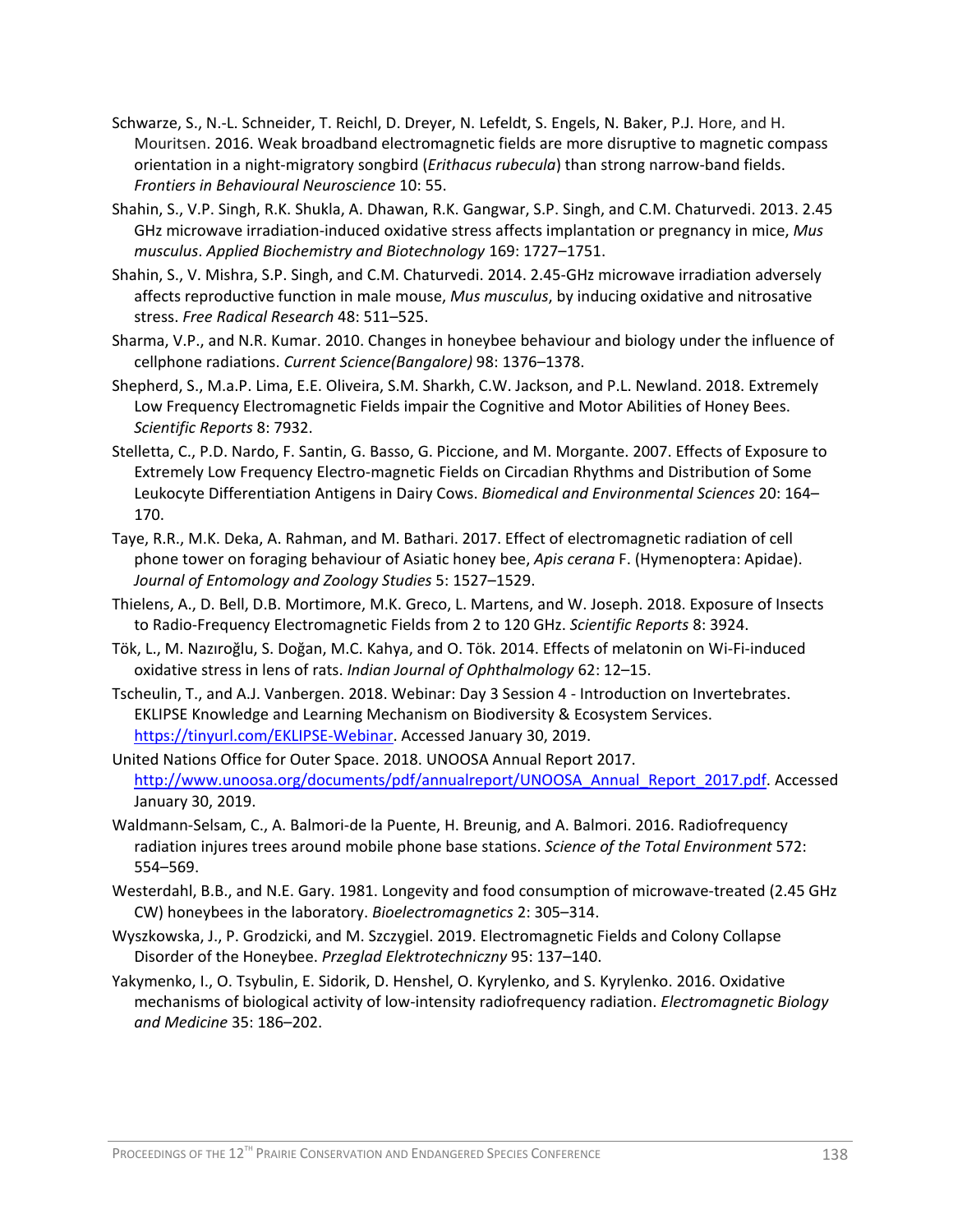# **PROCEEDINGS OF THE 12TH PRAIRIE CONSERVATION AND ENDANGERED SPECIES CONFERENCE**



**Winnipeg 2019**